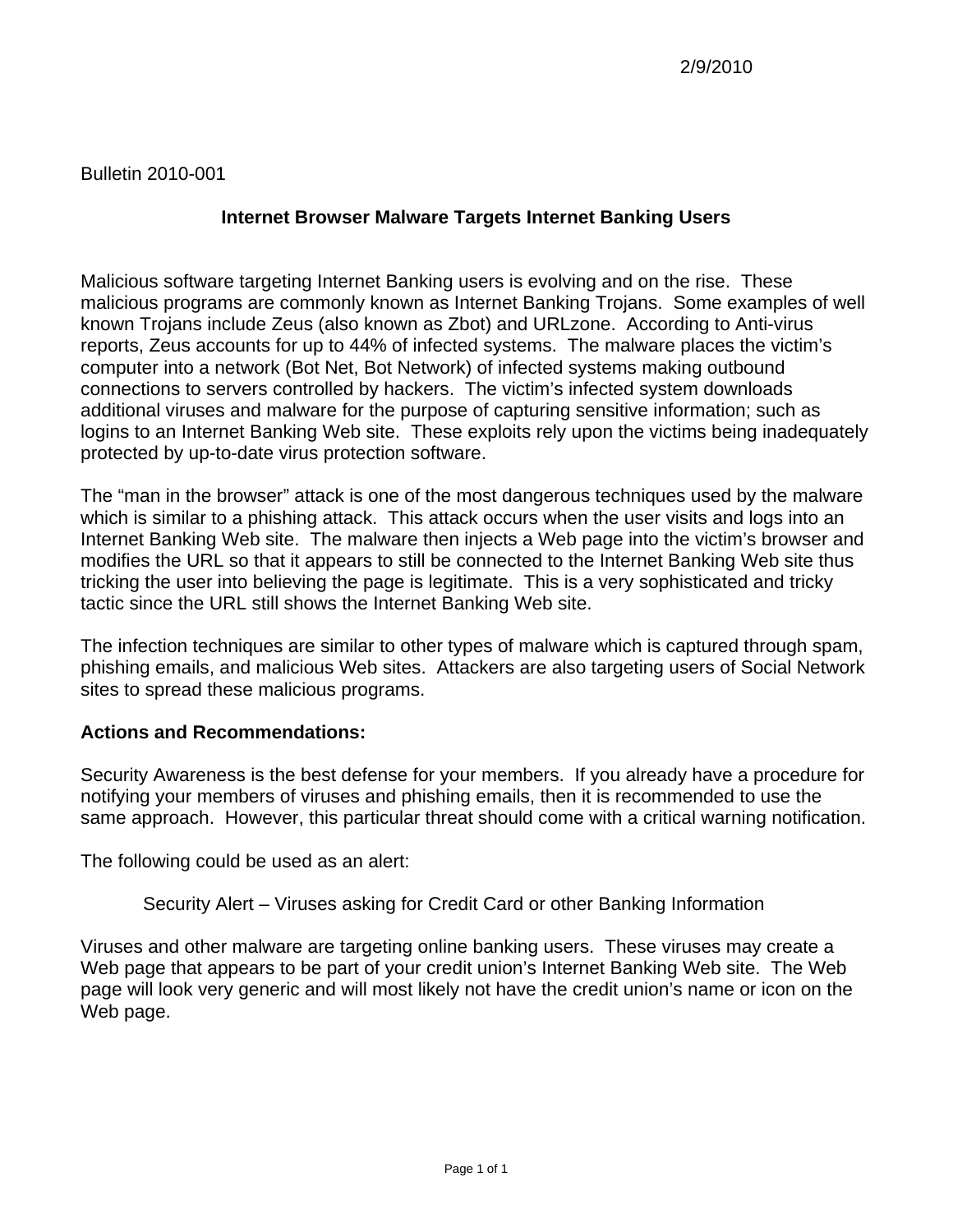The page may appear similar to the following:

| We do not recognize the computer you are using.<br>To continue with Online Banking, please provide the information requested below.                                                                                      |
|--------------------------------------------------------------------------------------------------------------------------------------------------------------------------------------------------------------------------|
| <b>Confirm Your Identity</b>                                                                                                                                                                                             |
| Instructions: Provide your Card Security Code and as much additional security information as you can. Your entries must<br>match the information on the account record and will be used solely to confirm your identity. |
| Card Number:                                                                                                                                                                                                             |
| Card Security Code (required): Turn to the BACK of your card and look in the white panel where you signed your<br>card. Type the last 3 digits of the code.                                                              |
| Expiration Date: month/year<br>2009 $\vee$                                                                                                                                                                               |
| <b>ATM PIN:</b>                                                                                                                                                                                                          |
| Continue                                                                                                                                                                                                                 |

If you see a Web page similar to the one above, follow these procedures:

- 1. Notify your credit union immediately if you submitted your credentials, Credit/ATM Card Number, PIN, or any other sensitive information.
- 2. Re-install your Operating System or work with a PC specialist. You may also contact your PC vendor and Anti-Virus Vendor for advice and assistance. Please Note: If you attempt to remove the Virus, make sure to follow the instructions posted on an Anti-Virus Vendor Web site or contact them directly for assistance. They will most likely recommend a new installation since they will not be able to guarantee their program to completely remove all traces of the virus. Remember- If you back up your "My Documents" and other files, the viruses could be attached or located within these files. Make sure you scan these files before opening again on the newly installed system.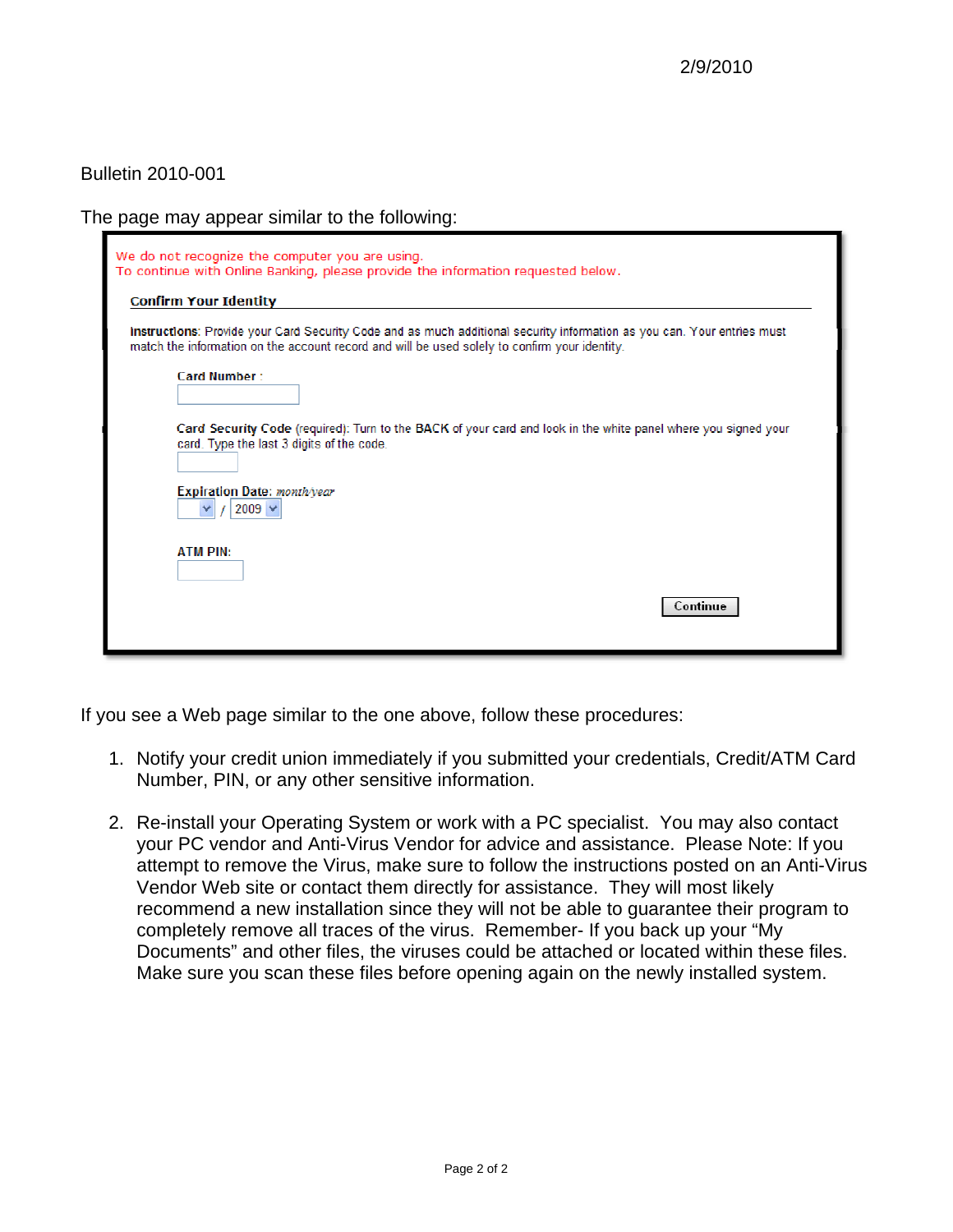- 3. Purchase a new Anti-Virus Software program or re-install your Anti-Virus program. Ma ke sure you configure the program to check for updates daily. Your Anti-Virus sof tware should also be configured to protect your computer from Spyware, Internet Browsing, and Multi-Media programs. If your Anti-Vir us program does not include these protections, it is critical to get these additional features or find an upgrade to another version that does have these protections.
- account has administrator rights. If you use the default account, viruses may be able to modify your system files by using this account. If you create another account that has basic computer privileges, this may help prevent viruses from making system modifications. This will help prevent attacks that Anti-Virus software has not yet 4. Make sure your computer is configured with at least two user accounts. The default identified.
- especially Social Networking sites. These sites are primary targets for hackers. Other sites may also be infected by hackers such as software download sites. If you download a program, picture, or some other file, right-click on the file and select scan with your Anti-Virus program before opening or running. It is always better to select "Save As" instead of "Run" when downloading a file or program over the Internet. 5. If you have two computers, we suggest using one for Internet Banking and the other for casual browsing. If you only have one system, then use caution when visiting Web sites,

### **Identity Theft and Red Flag procedures:**

member submitted their Credit Card or other sensitive information as a result of this malware, you will need to initiate your Red Flag/Identity Theft procedures. Some examples of procedures you may include in your Red Flag procedures: If a member calls to inform the Credit Union of their personal computer being infected and the

- Canceling their ATM or Credit Cards
- Contacting the Credit Bureaus to place alerts on the victim's Credit Report
- Advising the member to visit the FDIC's Web site for Identity Theft guidance
- Changing their account logins
- Disabling their Internet Banking access temporarily
- Monitoring their banking transactions closely
- Placing an alert under their member account so the Member Services team and tellers ask additional identification questions when the member calls or visits